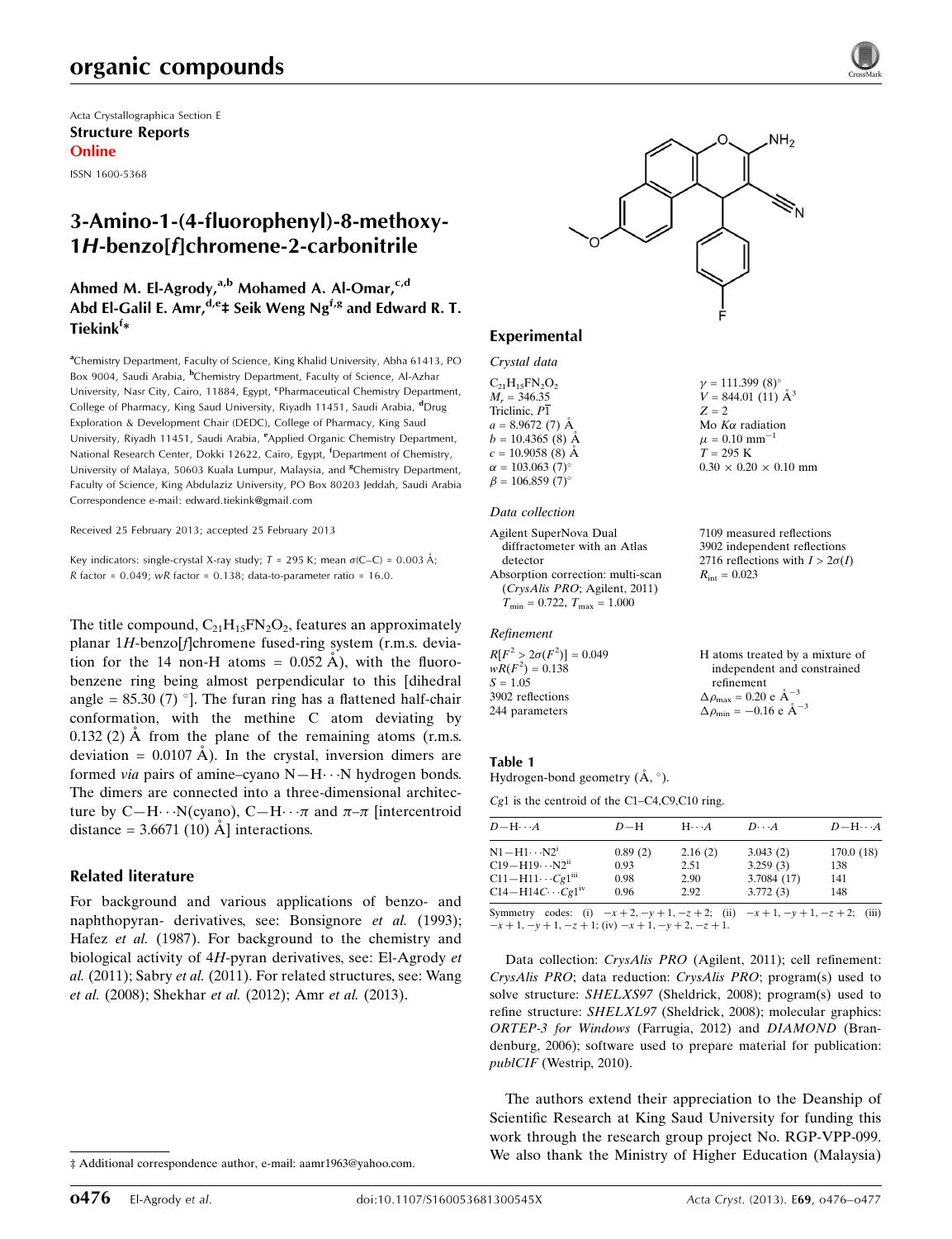for funding structural studies through the High-Impact Research scheme (UM.C/HIR-MOHE/SC/12).

Supplementary data and figures for this paper are available from the IUCr electronic archives (Reference: HB7047).

#### References

- Agilent (2011). CrysAlis PRO[. Agilent Technologies, Yarnton, England.](https://scripts.iucr.org/cgi-bin/cr.cgi?rm=pdfbb&cnor=hb7047&bbid=BB1) [Amr, A.-G. E., El-Agrody, A. M., Al-Omar, M. A., Ng, S. W. & Tiekink,](https://scripts.iucr.org/cgi-bin/cr.cgi?rm=pdfbb&cnor=hb7047&bbid=BB2)
- [E. R. T. \(2013\).](https://scripts.iucr.org/cgi-bin/cr.cgi?rm=pdfbb&cnor=hb7047&bbid=BB2) Acta Cryst. E69, o478–o479. [Bonsignore, L., Loy, G., Secci, D. & Calignano, A. \(1993\).](https://scripts.iucr.org/cgi-bin/cr.cgi?rm=pdfbb&cnor=hb7047&bbid=BB3) Eur. J. Med. Chem. 28[, 517–520.](https://scripts.iucr.org/cgi-bin/cr.cgi?rm=pdfbb&cnor=hb7047&bbid=BB3)

Brandenburg, K. (2006). DIAMOND[. Crystal Impact GbR, Bonn, Germany.](https://scripts.iucr.org/cgi-bin/cr.cgi?rm=pdfbb&cnor=hb7047&bbid=BB4) [El-Agrody, A. M., Sabry, N. M. & Motlaq, S. S. \(2011\).](https://scripts.iucr.org/cgi-bin/cr.cgi?rm=pdfbb&cnor=hb7047&bbid=BB5) J. Chem. Res. 35, 77–83. [Farrugia, L. J. \(2012\).](https://scripts.iucr.org/cgi-bin/cr.cgi?rm=pdfbb&cnor=hb7047&bbid=BB6) J. Appl. Cryst. 45, 849–854.

- [Hafez, E. A. A., Elnagdi, M. H., Elagamey, A. G. A. & El-Taweel, F. M. A. A.](https://scripts.iucr.org/cgi-bin/cr.cgi?rm=pdfbb&cnor=hb7047&bbid=BB7) (1987). [Heterocycles](https://scripts.iucr.org/cgi-bin/cr.cgi?rm=pdfbb&cnor=hb7047&bbid=BB7), 26, 903–907.
- [Sabry, N. M., Mohamed, H. M., Khattab, E. S. A. E. H., Motlaq, S. S. & El-](https://scripts.iucr.org/cgi-bin/cr.cgi?rm=pdfbb&cnor=hb7047&bbid=BB8)[Agrody, A. M. \(2011\).](https://scripts.iucr.org/cgi-bin/cr.cgi?rm=pdfbb&cnor=hb7047&bbid=BB8) Eur. J. Med. Chem. 46, 765–772.
- [Shekhar, A. C., Kumar, A. R., Sathaiah, G., Raju, K., Rao, P. S., Sridhar, M.,](https://scripts.iucr.org/cgi-bin/cr.cgi?rm=pdfbb&cnor=hb7047&bbid=BB9) [Narsaiah, B., Srinivas, P. V. S. S. & Sridhar, B. \(2012\).](https://scripts.iucr.org/cgi-bin/cr.cgi?rm=pdfbb&cnor=hb7047&bbid=BB9) Helv. Chim. Acta, 95, [502–508.](https://scripts.iucr.org/cgi-bin/cr.cgi?rm=pdfbb&cnor=hb7047&bbid=BB9)
- [Sheldrick, G. M. \(2008\).](https://scripts.iucr.org/cgi-bin/cr.cgi?rm=pdfbb&cnor=hb7047&bbid=BB10) Acta Cryst. A64, 112–122.
- [Wang, X.-S., Yang, G.-S. & Zhao, G. \(2008\).](https://scripts.iucr.org/cgi-bin/cr.cgi?rm=pdfbb&cnor=hb7047&bbid=BB11) Tetrahedron Asymmetry, 19, 709– [714.](https://scripts.iucr.org/cgi-bin/cr.cgi?rm=pdfbb&cnor=hb7047&bbid=BB11)
- [Westrip, S. P. \(2010\).](https://scripts.iucr.org/cgi-bin/cr.cgi?rm=pdfbb&cnor=hb7047&bbid=BB12) J. Appl. Cryst. 43, 920–925.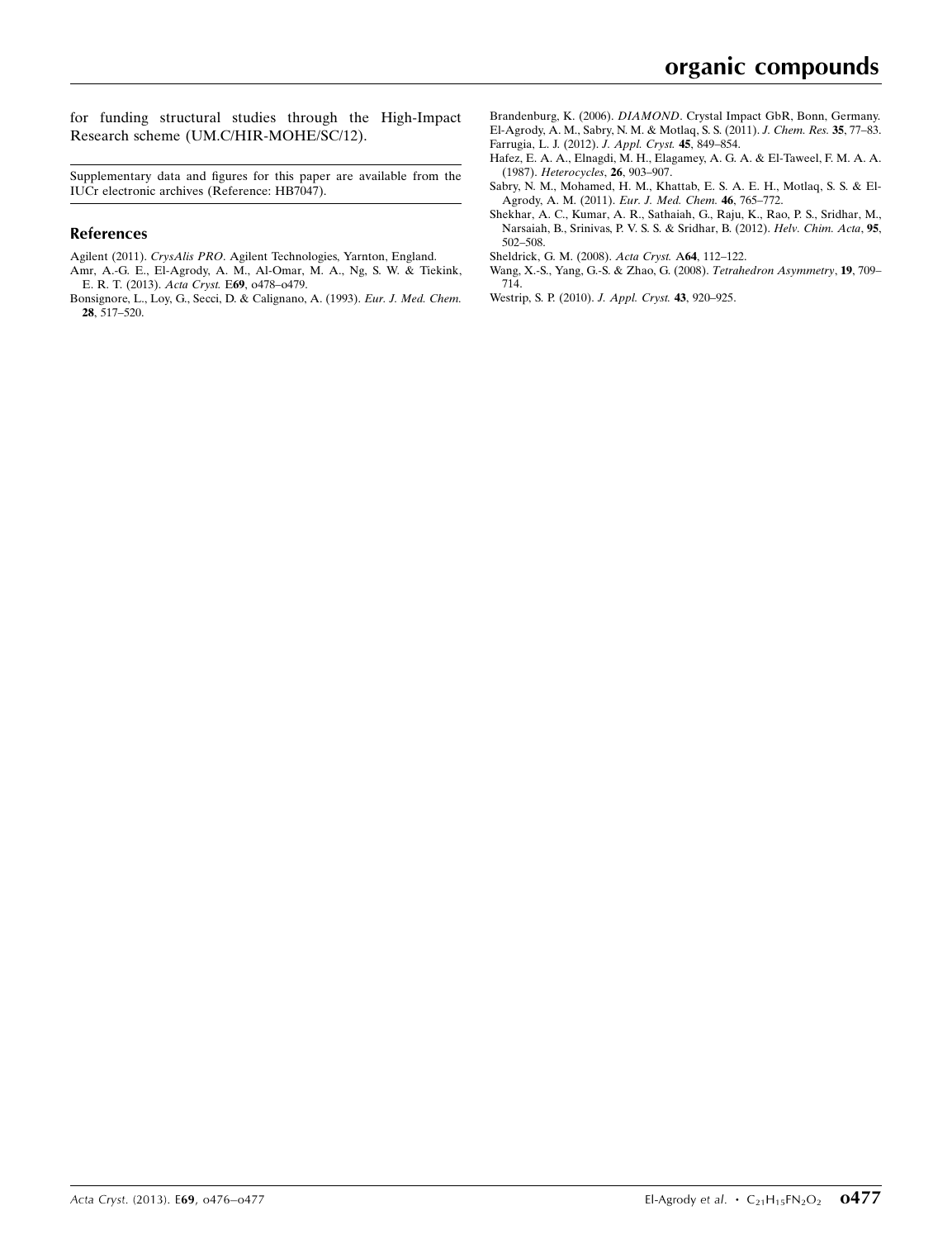# **supporting information**

*Acta Cryst.* (2013). E**69**, o476–o477 [doi:10.1107/S160053681300545X]

# **3-Amino-1-(4-fluorophenyl)-8-methoxy-1***H***-benzo[***f***]chromene-2-carbonitrile**

# **Ahmed M. El-Agrody, Mohamed A. Al-Omar, Abd El-Galil E. Amr, Seik Weng Ng and Edward R. T. Tiekink**

### **S1. Comment**

Benzo- and naphthopyran-derivatives can possess biological and pharmacological activities, such as anti-coagulant, spasmolytic, diuretic, anti-cancer and anti-anaphylactin activities (Bonsignore *et al.*, 1993). Some of these compounds can also be employed as cosmetics, pigments and as potential biodegradable agrochemicals (Hafez, *et al.*, 1987). Derivatives of 4*H*-pyran are also known to exhibit biological activities (El-Agrody *et al.*, 2011; Sabry *et al.*, 2011), and form the focus of on-going studies of their chemistry. In this connection, herein, the crystal and molecular structure of the title compound, (I), is described.

In (I), Fig. 1, the 14 non-hydrogen atoms of the 1*H*-benzo[*f*]chromene fused-ring system are co-planar with a r.m.s. deviation of the fitted atoms =  $0.052$  Å. The maximum deviations are  $0.136$  (2) Å for the methine-C11 atom and -0.052 (2) Å for the aromatic-C7 atom. This implies that the furan ring is approximately planar as borne out by the observation that the methine-C11 atom lies only 0.132 (2) Å above the plane of the remaining atoms (r.m.s. deviation = 0.0107 Å), indicating a flattened half-chair conformation. The fluorobenzene ring is approximately perpendicular to the 1*H*benzo[*f*]chromene residue, forming a dihedral angle of 85.30 (7)°. The methoxy group is co-planar with the ring to which it is attached as seen in the value of the C14—O2—C6—C5 torsion angle of 0.5 (3)°. The structure described here resembles very closely those of the 4-bromo (Wang *et al.*, 2008) and 2-CF<sub>3</sub> (Shekhar *et al.*, 2012) derivatives of the parent compound, as well as that of the 7-methoxy analogue (Amr *et al.*, 2013).

Hydrogen bonding features in the crystal packing whereby 12-membered  $\{\cdots HNC_3N\}_2$  synthons formed by centrosymmetrically related molecules arise from the formation of amine-*N*—*H*···*N*(cyano) hydrogen bonds, Table 1. These are connected into a three-dimensional architecture by *C*—*H*···N2(cyano), C—H···*π* and *π*—*π* [inter-centroid distance for  $(O1, C1, C10-C13)$   $\cdots$   $(C4-C9)$ <sup> $i = 3.6671$ </sup> (10) Å, inter-planar angle = 4.19 (8)<sup>o</sup> for *i*: 1 - *x*, 1 - *y*, 1 - *z*] interactions, Fig. 2 and Table 1. The second amine-H2 atom does not participate in a significant intermolecular interaction.

### **S2. Experimental**

A solution of 6-bromo-2-naphthol (0.01 mol) in EtOH (30 ml) was treated with *α*-cyano-*p*-fluorocinnamonitrile (0.01 mol) and piperidine (0.5 ml). The reaction mixture was heated until complete precipitation occurred corresponding to a reaction time of 60 min. The solid product which formed was collected by filtration and recrystallized from ethanol to give the title compound, (I), in the form of light brown prisms; *M*.pt: 529–530 K.

#### **S3. Refinement**

The C-bound H atoms were geometrically placed (C–H = 0.93–0.98 Å) and refined as riding with  $U_{iso}(H) = 1.2U_{eq}(C)$ . The N-bound-H atoms were refined freely.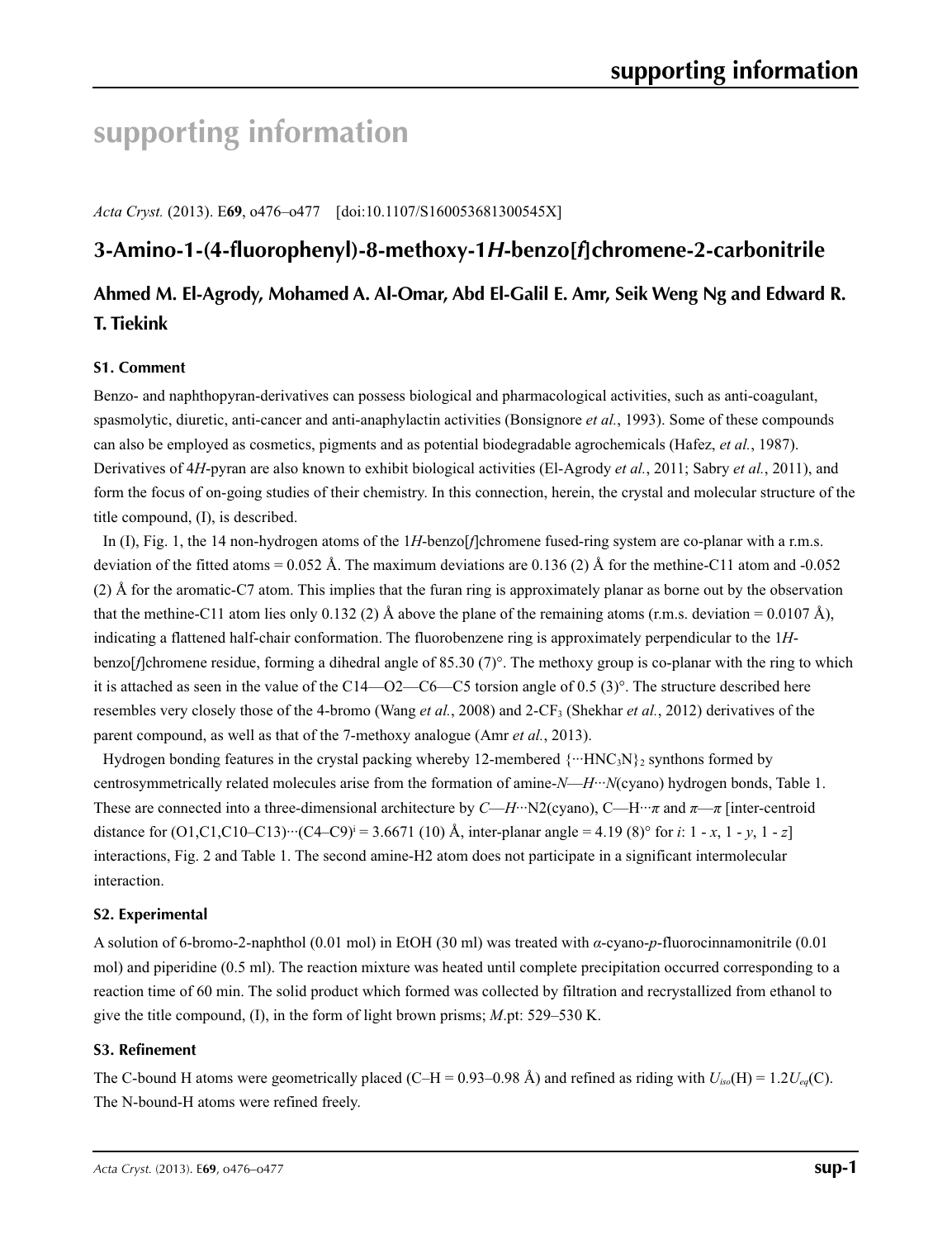

## **Figure 1**

The molecular structure of (I) showing displacement ellipsoids at the 35% probability level.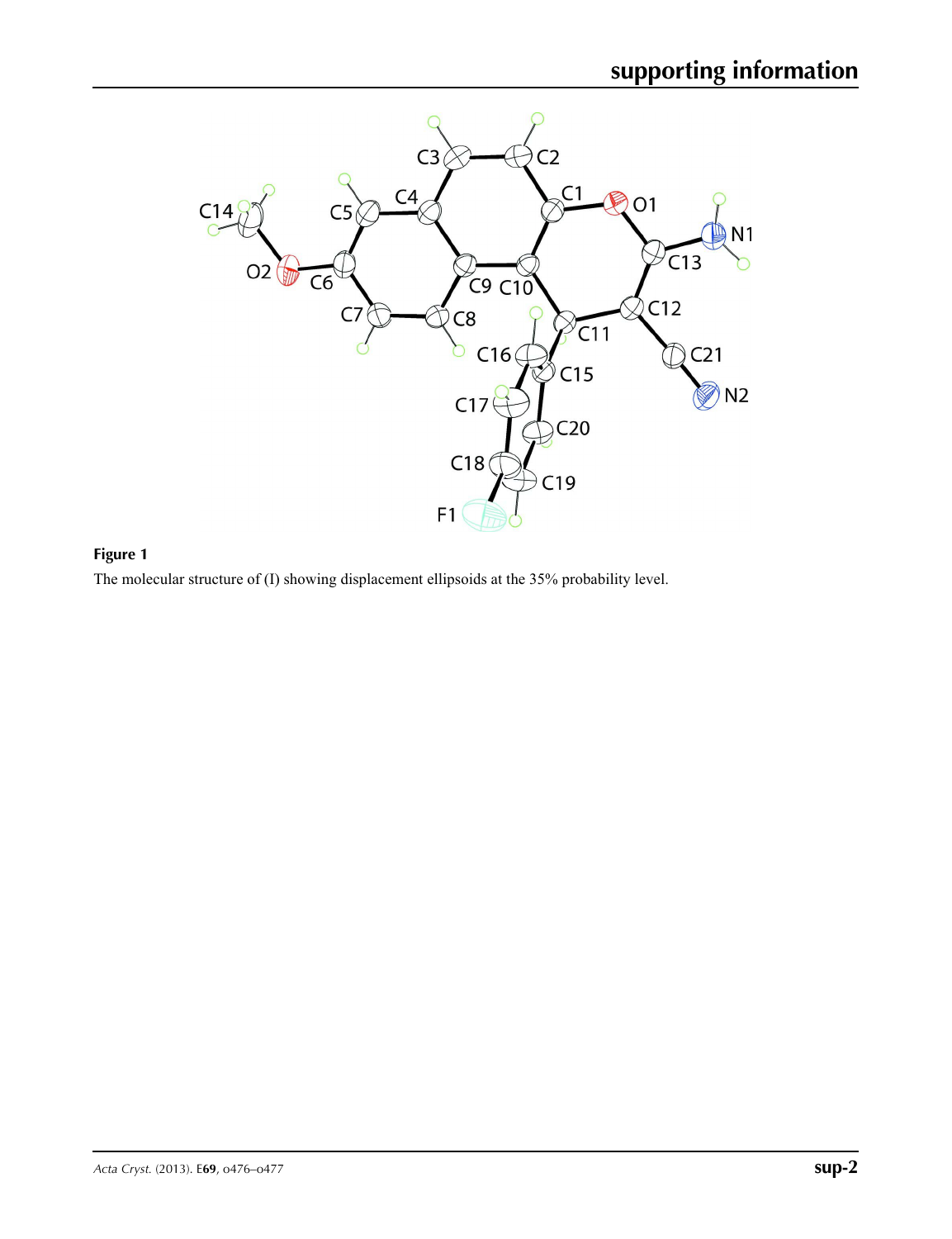

## **Figure 2**

A view in projection down the *b* axis of the crystal packing in (I). The N—H···N, C—H···N, C—H···*π* and *π*–*π* interactions are shown as blue, orange, purple and brown dashed lines, respectively.

## **3-Amino-1-(4-fluorophenyl)-8-methoxy-1***H***-benzo[***f***]chromene-2-carbonitrile**

| Crystal data                        |                                        |
|-------------------------------------|----------------------------------------|
| $C_{21}H_{15}FN_{2}O_{2}$           | $\gamma = 111.399(8)^{\circ}$          |
| $M_r = 346.35$                      | $V = 844.01(11)$ Å <sup>3</sup>        |
| Triclinic, P1                       | $Z=2$                                  |
| Hall symbol: -P 1                   | $F(000) = 360$                         |
| $a = 8.9672(7)$ Å                   | $D_x = 1.363$ Mg m <sup>-3</sup>       |
| $b = 10.4365$ (8) Å                 | Mo Ka radiation, $\lambda = 0.71073$ Å |
| $c = 10.9058(8)$ Å                  | Cell parameters from 2078 reflections  |
| $\alpha$ = 103.063 (7) <sup>o</sup> | $\theta$ = 3.2–27.5°                   |
| $\beta$ = 106.859 (7) <sup>o</sup>  | $\mu = 0.10$ mm <sup>-1</sup>          |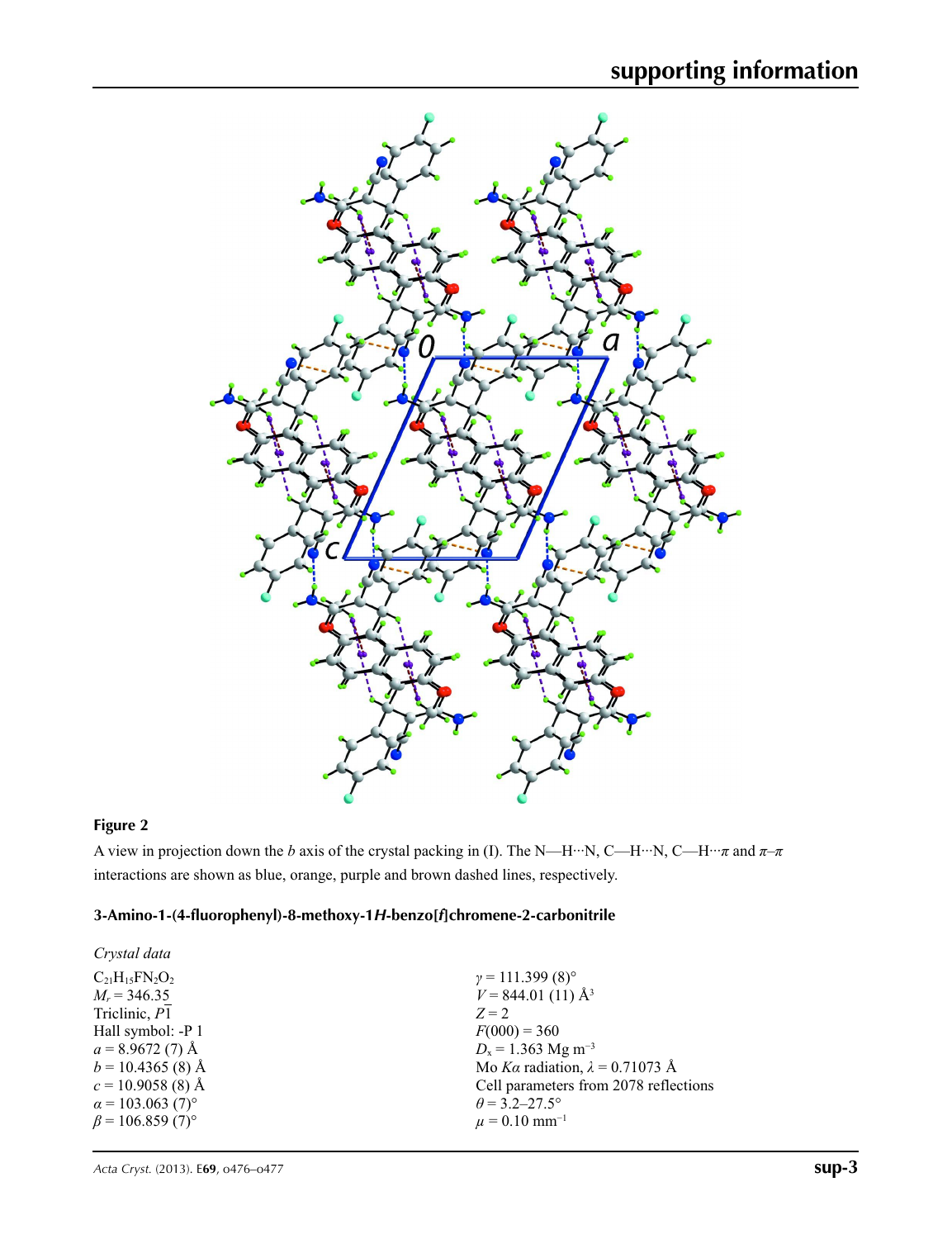#### $T = 295$  K Prism, light-brown

*Data collection*

| Agilent SuperNova Dual                               | $T_{\min} = 0.722$ , $T_{\max} = 1.000$                                                          |
|------------------------------------------------------|--------------------------------------------------------------------------------------------------|
| diffractometer with an Atlas detector                | 7109 measured reflections                                                                        |
| Radiation source: SuperNova (Mo) X-ray               | 3902 independent reflections                                                                     |
| Source                                               | 2716 reflections with $I > 2\sigma(I)$                                                           |
| Mirror monochromator                                 | $R_{\text{int}} = 0.023$                                                                         |
| Detector resolution: 10.4041 pixels mm <sup>-1</sup> | $\theta_{\text{max}} = 27.6^{\circ}, \theta_{\text{min}} = 3.2^{\circ}$                          |
| $\omega$ scan                                        | $h = -11 \rightarrow 11$                                                                         |
| Absorption correction: multi-scan                    | $k = -13 \rightarrow 12$                                                                         |
| (CrysAlis PRO; Agilent, 2011)                        | $l = -14 \rightarrow 13$                                                                         |
| Refinement                                           |                                                                                                  |
| Refinement on $F^2$                                  | Hydrogen site location: inferred from                                                            |
| Least-squares matrix: full                           | neighbouring sites                                                                               |
| $R[F^2 > 2\sigma(F^2)] = 0.049$                      | H atoms treated by a mixture of independent                                                      |
| $wR(F^2) = 0.138$                                    | and constrained refinement                                                                       |
| $S = 1.05$                                           | $w = 1/[\sigma^2(F_0^2) + (0.0568P)^2 + 0.1033P]$                                                |
| 3902 reflections                                     | where $P = (F_0^2 + 2F_c^2)/3$                                                                   |
| 244 parameters                                       | $(\Delta/\sigma)_{\text{max}}$ < 0.001                                                           |
| 0 restraints                                         | $\Delta\rho_{\text{max}}$ = 0.20 e Å <sup>-3</sup>                                               |
| Primary atom site location: structure-invariant      | $\Delta\rho_{\rm min} = -0.16$ e Å <sup>-3</sup>                                                 |
| direct methods                                       | Extinction correction: SHELXL97 (Sheldrick,                                                      |
| Secondary atom site location: difference Fourier     | 2008), Fc*=kFc[1+0.001xFc <sup>2</sup> $\lambda$ <sup>3</sup> /sin(2 $\theta$ )] <sup>-1/4</sup> |
| map                                                  | Extinction coefficient: 0.031 (4)                                                                |

 $0.30 \times 0.20 \times 0.10$  mm

#### *Special details*

**Geometry**. All e.s.d.'s (except the e.s.d. in the dihedral angle between two l.s. planes) are estimated using the full covariance matrix. The cell e.s.d.'s are taken into account individually in the estimation of e.s.d.'s in distances, angles and torsion angles; correlations between e.s.d.'s in cell parameters are only used when they are defined by crystal symmetry. An approximate (isotropic) treatment of cell e.s.d.'s is used for estimating e.s.d.'s involving l.s. planes.

**Refinement**. Refinement of  $F^2$  against ALL reflections. The weighted R-factor wR and goodness of fit *S* are based on  $F^2$ , conventional *R*-factors *R* are based on *F*, with *F* set to zero for negative  $F^2$ . The threshold expression of  $F^2 > \sigma(F^2)$  is used only for calculating *R*-factors(gt) *etc*. and is not relevant to the choice of reflections for refinement. *R*-factors based on *F*<sup>2</sup> are statistically about twice as large as those based on *F*, and *R*- factors based on ALL data will be even larger.

*Fractional atomic coordinates and isotropic or equivalent isotropic displacement parameters (Å<sup>2</sup>)* 

|                | $\mathcal{X}$ | $\mathcal V$ | $\boldsymbol{Z}$ | $U_{\rm iso}*/U_{\rm eq}$ |  |
|----------------|---------------|--------------|------------------|---------------------------|--|
| F1             | 0.65107(18)   | 1.02622(15)  | 1.19074(13)      | 0.0888(4)                 |  |
| O <sub>1</sub> | 0.93475(14)   | 0.70759(13)  | 0.65915(12)      | 0.0489(3)                 |  |
| O <sub>2</sub> | 0.08769(17)   | 0.77609(16)  | 0.33736(14)      | 0.0685(4)                 |  |
| N <sub>1</sub> | 1.0769(2)     | 0.62403(19)  | 0.79544(18)      | 0.0538(4)                 |  |
| N <sub>2</sub> | 0.8096(2)     | 0.4809(2)    | 0.97164(18)      | 0.0655(5)                 |  |
| C <sub>1</sub> | 0.7901(2)     | 0.72705(17)  | 0.59527(16)      | 0.0416(4)                 |  |
| C2             | 0.8067(2)     | 0.7931(2)    | 0.49837(18)      | 0.0511(4)                 |  |
| H2A            | 0.9069        | 0.8184       | 0.4806           | $0.061*$                  |  |
| C <sub>3</sub> | 0.6756(2)     | 0.8201(2)    | 0.43063(18)      | 0.0518(4)                 |  |
| H <sub>3</sub> | 0.6879        | 0.8664       | 0.3681           | $0.062*$                  |  |
| C <sub>4</sub> | 0.5202(2)     | 0.77860(17)  | 0.45373(15)      | 0.0428(4)                 |  |
| C <sub>5</sub> | 0.3816(2)     | 0.80453(18)  | 0.38152(17)      | 0.0489(4)                 |  |
|                |               |              |                  |                           |  |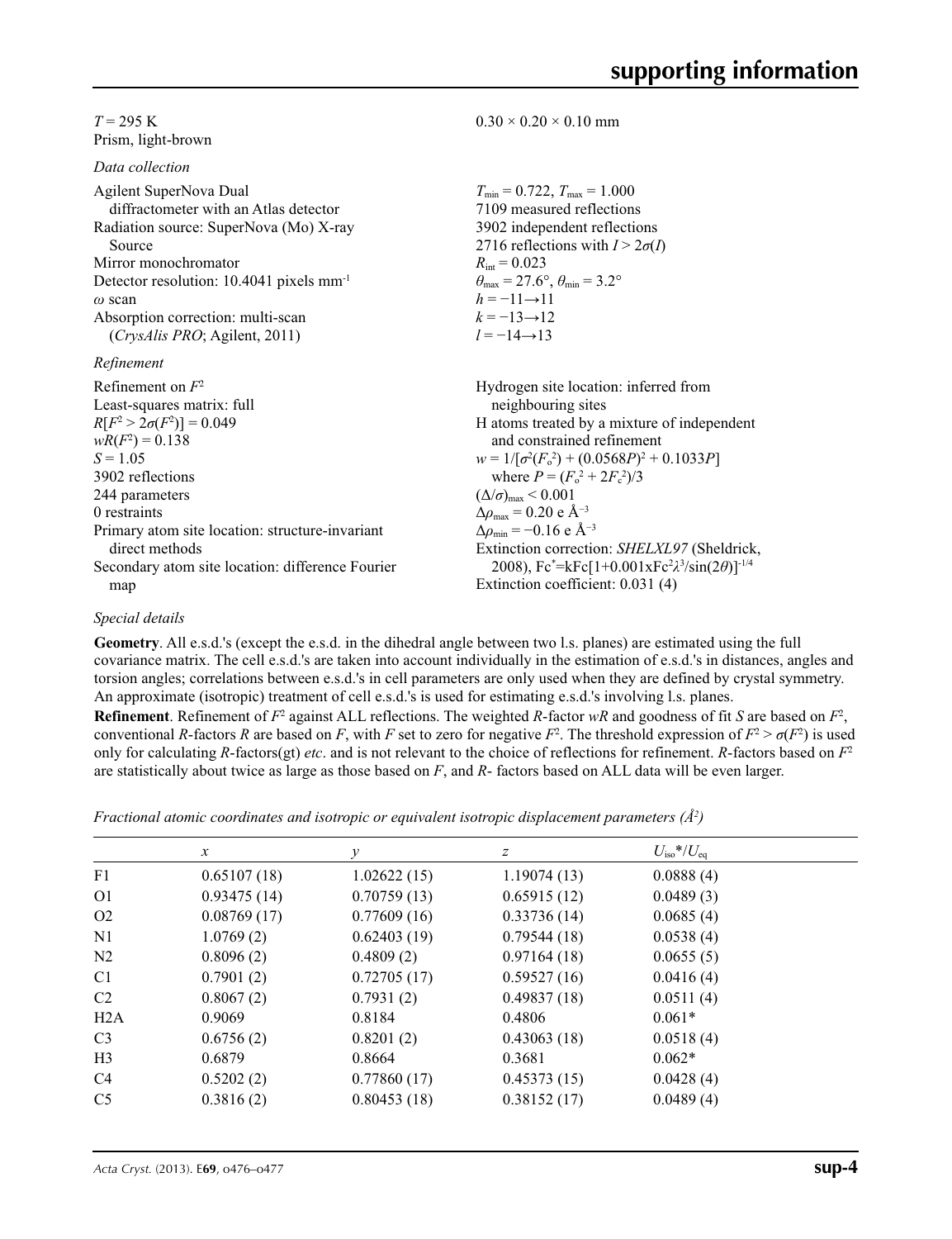| H <sub>5</sub>  | 0.3935      | 0.8522      | 0.3199      | $0.059*$     |
|-----------------|-------------|-------------|-------------|--------------|
| C6              | 0.2310(2)   | 0.75979(19) | 0.40231(17) | 0.0493(4)    |
| C7              | 0.2135(2)   | 0.6892(2)   | 0.49622(17) | 0.0503(4)    |
| H7              | 0.1100      | 0.6585      | 0.5094      | $0.060*$     |
| C8              | 0.3452(2)   | 0.66482(18) | 0.56843(16) | 0.0444(4)    |
| H8              | 0.3307      | 0.6182      | 0.6305      | $0.053*$     |
| C9              | 0.50492(19) | 0.70961(16) | 0.55037(15) | 0.0391(4)    |
| C10             | 0.64573(19) | 0.68629(16) | 0.62547(15) | 0.0370(3)    |
| C11             | 0.63936(18) | 0.62664(16) | 0.73856(15) | 0.0370(3)    |
| H11             | 0.5315      | 0.5327      | 0.7006      | $0.044*$     |
| C12             | 0.79503(19) | 0.59719(16) | 0.78873(15) | 0.0396(4)    |
| C13             | 0.93049(19) | 0.63973(17) | 0.75081(16) | 0.0411(4)    |
| C14             | 0.0952(3)   | 0.8443(3)   | 0.2389(2)   | 0.0773(6)    |
| H14A            | $-0.0123$   | 0.8498      | 0.2013      | $0.116*$     |
| H14B            | 0.1107      | 0.7867      | 0.1661      | $0.116*$     |
| H14C            | 0.1921      | 0.9424      | 0.2829      | $0.116*$     |
| C15             | 0.63823(18) | 0.73347(16) | 0.85967(15) | 0.0376(3)    |
| C16             | 0.7538(2)   | 0.88289(19) | 0.91135(18) | 0.0509(4)    |
| H16             | 0.8299      | 0.9174      | 0.8704      | $0.061*$     |
| C17             | 0.7591(3)   | 0.9820(2)   | 1.0222(2)   | 0.0614(5)    |
| H17             | 0.8370      | 1.0825      | 1.0558      | $0.074*$     |
| C18             | 0.6474(2)   | 0.9291(2)   | 1.08140(18) | 0.0567(5)    |
| C19             | 0.5336(2)   | 0.7830(2)   | 1.03607(19) | 0.0614(5)    |
| H19             | 0.4600      | 0.7495      | 1.0792      | $0.074*$     |
| C <sub>20</sub> | 0.5293(2)   | 0.6848(2)   | 0.92405(17) | 0.0507(4)    |
| H20             | 0.4517      | 0.5844      | 0.8918      | $0.061*$     |
| C21             | 0.80450(19) | 0.53183(18) | 0.88874(17) | 0.0453(4)    |
| H1              | 1.096(3)    | 0.588(2)    | 0.861(2)    | $0.065(6)$ * |
| H <sub>2</sub>  | 1.158(3)    | 0.672(2)    | 0.772(2)    | $0.063(6)$ * |
|                 |             |             |             |              |

*Atomic displacement parameters (Å2 )*

|                | $U^{11}$   | $L^{22}$   | $U^{33}$   | $U^{12}$  | $U^{13}$  | $U^{23}$   |
|----------------|------------|------------|------------|-----------|-----------|------------|
| F1             | 0.1109(10) | 0.0868(9)  | 0.0662(8)  | 0.0463(7) | 0.0490(7) | 0.0064(7)  |
| O <sub>1</sub> | 0.0466(6)  | 0.0623(7)  | 0.0539(7)  | 0.0294(5) | 0.0262(5) | 0.0343(6)  |
| O <sub>2</sub> | 0.0705(8)  | 0.0905(10) | 0.0680(9)  | 0.0550(8) | 0.0249(7) | 0.0441(8)  |
| N1             | 0.0463(9)  | 0.0631(10) | 0.0626(10) | 0.0293(7) | 0.0230(7) | 0.0338(8)  |
| N2             | 0.0573(9)  | 0.0839(12) | 0.0741(11) | 0.0350(8) | 0.0293(8) | 0.0542(10) |
| C <sub>1</sub> | 0.0456(8)  | 0.0443(9)  | 0.0396(8)  | 0.0234(7) | 0.0177(7) | 0.0188(7)  |
| C <sub>2</sub> | 0.0538(10) | 0.0611(11) | 0.0502(10) | 0.0272(8) | 0.0289(8) | 0.0301(9)  |
| C <sub>3</sub> | 0.0615(10) | 0.0584(11) | 0.0460(9)  | 0.0287(8) | 0.0257(8) | 0.0306(8)  |
| C4             | 0.0527(9)  | 0.0411(9)  | 0.0357(8)  | 0.0234(7) | 0.0165(7) | 0.0155(7)  |
| C <sub>5</sub> | 0.0637(11) | 0.0474(10) | 0.0396(9)  | 0.0299(8) | 0.0178(8) | 0.0203(7)  |
| C <sub>6</sub> | 0.0575(10) | 0.0528(10) | 0.0426(9)  | 0.0345(8) | 0.0152(8) | 0.0176(8)  |
| C7             | 0.0516(9)  | 0.0617(11) | 0.0456(9)  | 0.0328(8) | 0.0210(8) | 0.0210(8)  |
| C8             | 0.0515(9)  | 0.0515(10) | 0.0376(8)  | 0.0281(7) | 0.0201(7) | 0.0194(7)  |
| C9             | 0.0466(8)  | 0.0376(8)  | 0.0320(8)  | 0.0205(6) | 0.0146(6) | 0.0115(6)  |
| C10            | 0.0445(8)  | 0.0350(8)  | 0.0318(7)  | 0.0190(6) | 0.0153(6) | 0.0124(6)  |
|                |            |            |            |           |           |            |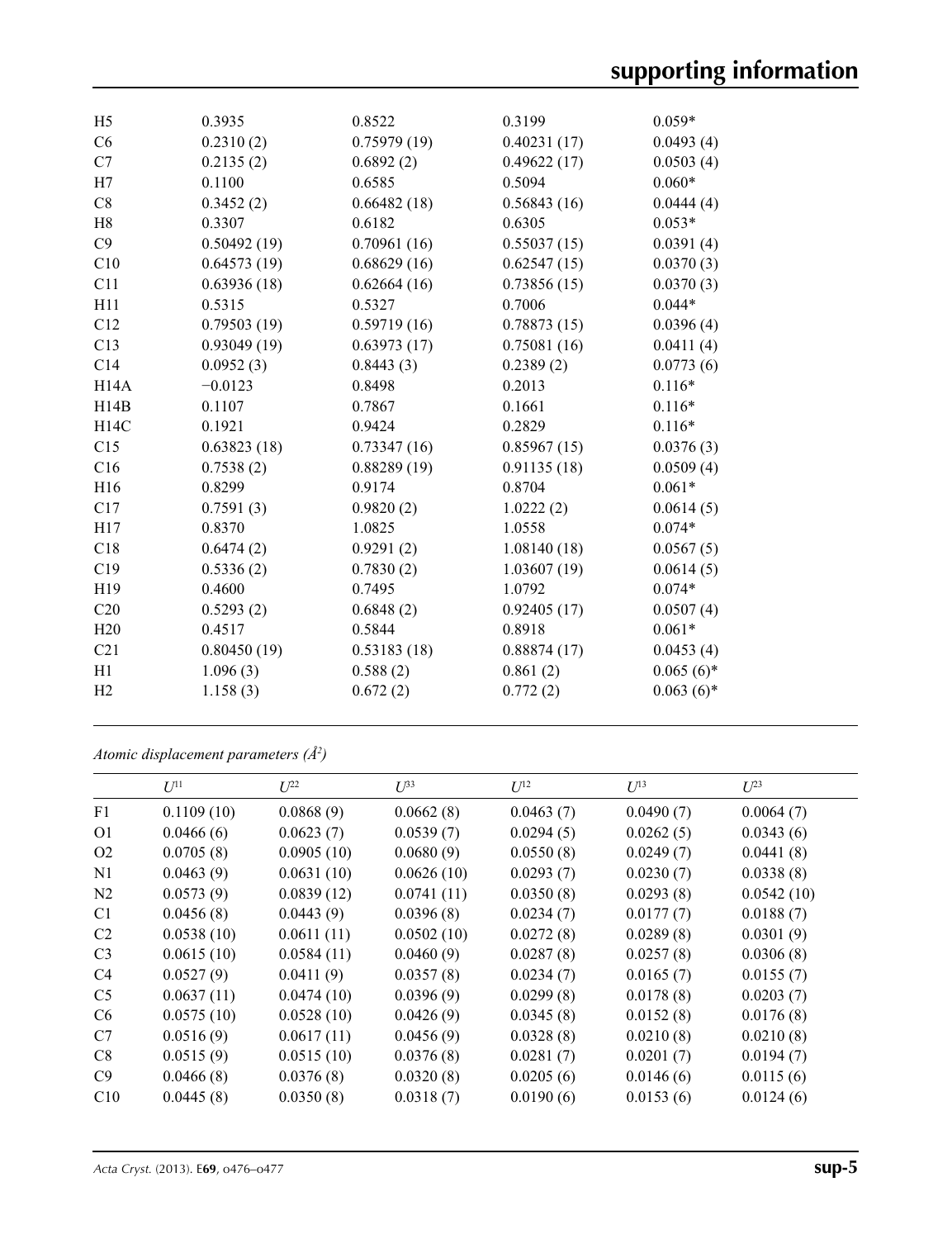# **supporting information**

| C11             | 0.0380(8)  | 0.0355(8)  | 0.0364(8)  | 0.0154(6)  | 0.0142(6)  | 0.0157(6)  |
|-----------------|------------|------------|------------|------------|------------|------------|
| C12             | 0.0442(8)  | 0.0377(8)  | 0.0383(8)  | 0.0195(6)  | 0.0159(6)  | 0.0168(7)  |
| C13             | 0.0443(8)  | 0.0390(8)  | 0.0399(8)  | 0.0205(7)  | 0.0150(7)  | 0.0156(7)  |
| C14             | 0.0899(15) | 0.0878(16) | 0.0666(13) | 0.0557(13) | 0.0184(11) | 0.0427(12) |
| C15             | 0.0386(8)  | 0.0412(8)  | 0.0351(8)  | 0.0187(6)  | 0.0145(6)  | 0.0181(6)  |
| C16             | 0.0589(10) | 0.0453(10) | 0.0502(10) | 0.0188(8)  | 0.0305(8)  | 0.0192(8)  |
| C <sub>17</sub> | 0.0745(12) | 0.0440(10) | 0.0576(11) | 0.0199(9)  | 0.0313(10) | 0.0123(9)  |
| C18             | 0.0660(11) | 0.0633(12) | 0.0422(9)  | 0.0335(9)  | 0.0254(8)  | 0.0117(9)  |
| C19             | 0.0593(11) | 0.0734(13) | 0.0491(10) | 0.0220(9)  | 0.0328(9)  | 0.0195(9)  |
| C <sub>20</sub> | 0.0501(9)  | 0.0492(10) | 0.0450(9)  | 0.0129(7)  | 0.0224(7)  | 0.0172(8)  |
| C <sub>21</sub> | 0.0399(8)  | 0.0488(9)  | 0.0491(9)  | 0.0212(7)  | 0.0159(7)  | 0.0234(8)  |
|                 |            |            |            |            |            |            |

*Geometric parameters (Å, º)*

| $F1 - C18$      | 1.362(2)    | $C8 - C9$         | 1.423(2)    |
|-----------------|-------------|-------------------|-------------|
| $O1 - C13$      | 1.3508(19)  | $C8 - H8$         | 0.9300      |
| $O1 - C1$       | 1.3933(18)  | $C9 - C10$        | 1.428(2)    |
| $O2-C6$         | 1.3665(19)  | $C10 - C11$       | 1.508(2)    |
| $O2 - C14$      | 1.419(2)    | $C11 - C12$       | 1.513(2)    |
| $N1 - C13$      | 1.345(2)    | $C11 - C15$       | 1.529(2)    |
| $N1 - H1$       | 0.89(2)     | $C11 - H11$       | 0.9800      |
| $N1 - H2$       | 0.87(2)     | $C12 - C13$       | 1.351(2)    |
| $N2 - C21$      | 1.146(2)    | $C12 - C21$       | 1.410(2)    |
| $C1 - C10$      | 1.369(2)    | $C14 - H14A$      | 0.9600      |
| $C1-C2$         | 1.400(2)    | $C14 - H14B$      | 0.9600      |
| $C2-C3$         | 1.356(2)    | C14-H14C          | 0.9600      |
| $C2 - H2A$      | 0.9300      | $C15 - C20$       | 1.379(2)    |
| $C3-C4$         | 1.416(2)    | $C15 - C16$       | 1.381(2)    |
| $C3-H3$         | 0.9300      | $C16 - C17$       | 1.379(2)    |
| $C4 - C9$       | 1.415(2)    | $C16 - H16$       | 0.9300      |
| $C4 - C5$       | 1.418(2)    | $C17 - C18$       | 1.363(3)    |
| $C5-C6$         | 1.364(2)    | $C17 - H17$       | 0.9300      |
| $C5 - H5$       | 0.9300      | $C18 - C19$       | 1.357(3)    |
| $C6-C7$         | 1.402(2)    | $C19 - C20$       | 1.387(2)    |
| $C7-C8$         | 1.361(2)    | $C19 - H19$       | 0.9300      |
| $C7 - H7$       | 0.9300      | $C20 - H20$       | 0.9300      |
| $C13 - 01 - C1$ | 118.99(12)  | $C10-C11-C15$     | 111.81(12)  |
| $C6 - O2 - C14$ | 117.43(15)  | $C12 - C11 - C15$ | 109.77(12)  |
| $C13 - N1 - H1$ | 120.1(13)   | $C10 - C11 - H11$ | 108.5       |
| $C13 - N1 - H2$ | 114.8(13)   | $C12 - C11 - H11$ | 108.5       |
| $H1 - N1 - H2$  | 123.1(19)   | $C15 - C11 - H11$ | 108.5       |
| $C10 - C1 - 01$ | 122.98(14)  | $C13 - C12 - C21$ | 118.53(14)  |
| $C10-C1-C2$     | 123.20(15)  | $C13 - C12 - C11$ | 123.71 (14) |
| $O1 - C1 - C2$  | 113.82 (13) | $C21 - C12 - C11$ | 117.57(13)  |
| $C3-C2-C1$      | 119.46(15)  | $N1 - C13 - O1$   | 110.25(14)  |
| $C3-C2-H2A$     | 120.3       | $N1 - C13 - C12$  | 127.35(16)  |
| $C1-C2-H2A$     | 120.3       | $O1 - C13 - C12$  | 122.39(14)  |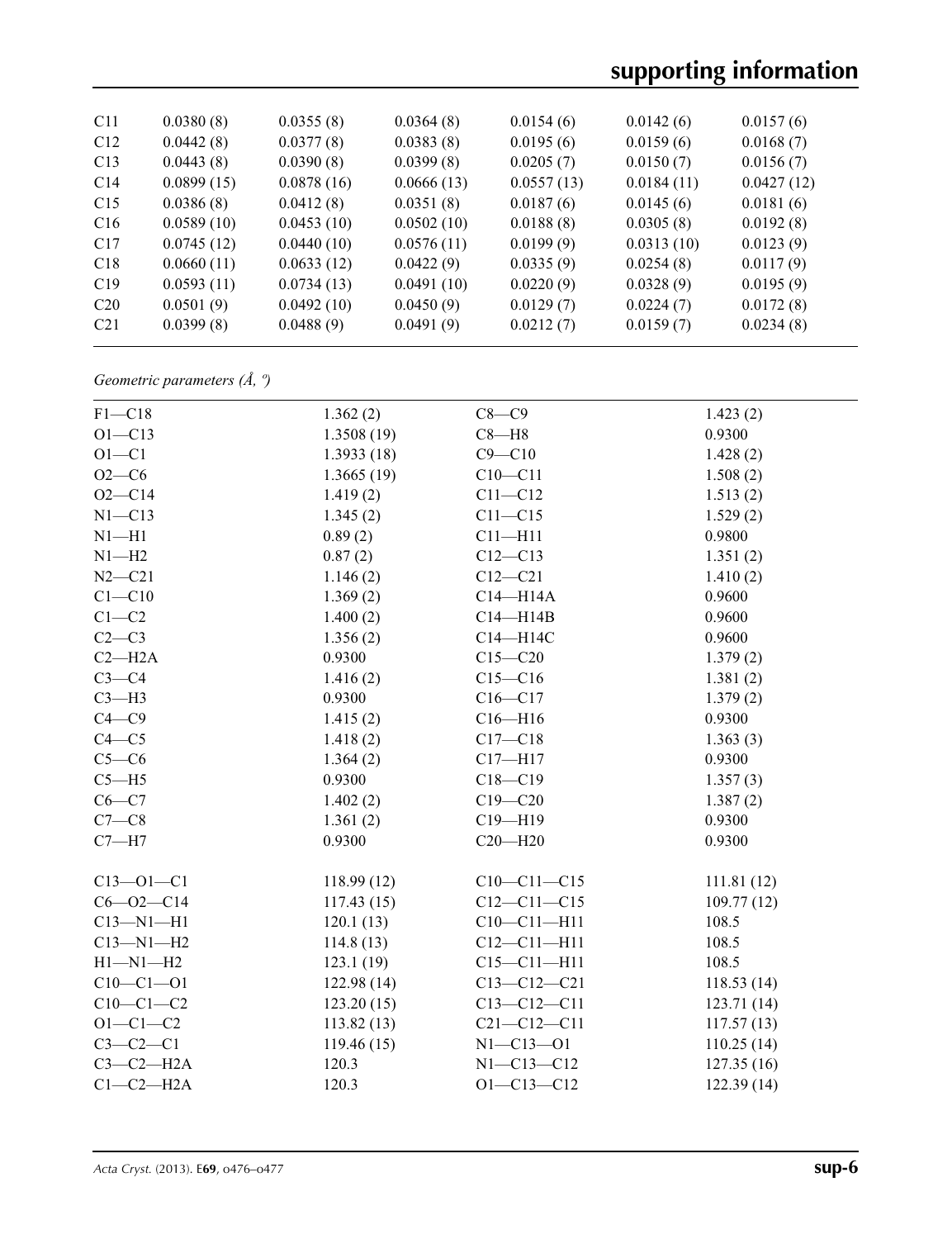| $C2 - C3 - C4$        | 120.94(16)    | $O2-C14-H14A$          | 109.5         |
|-----------------------|---------------|------------------------|---------------|
| $C2-C3-H3$            | 119.5         | $O2 - C14 - H14B$      | 109.5         |
| $C4-C3-H3$            | 119.5         | H14A-C14-H14B          | 109.5         |
| $C9 - C4 - C5$        | 120.25(15)    | $O2 - C14 - H14C$      | 109.5         |
| $C9 - C4 - C3$        | 118.64(15)    | H14A-C14-H14C          | 109.5         |
| $C5-C4-C3$            | 121.11(16)    | H14B-C14-H14C          | 109.5         |
| $C6-C5-C4$            | 120.17(16)    | $C20-C15-C16$          | 118.03(15)    |
| $C6-C5-H5$            | 119.9         | $C20-C15-C11$          | 121.98 (14)   |
| $C4-C5-H5$            | 119.9         | $C16-C15-C11$          | 119.93(13)    |
| $O2-C6-C5$            | 125.58(17)    | $C17-C16-C15$          | 121.56(16)    |
| $O2-C6-C7$            | 114.43(15)    | $C17 - C16 - H16$      | 119.2         |
| $C5-C6-C7$            | 119.99(15)    | $C15-C16-H16$          | 119.2         |
| $C8-C7-C6$            | 121.13(16)    | $C18-C17-C16$          | 118.34(17)    |
| $C8-C7-H7$            | 119.4         | C18-C17-H17            | 120.8         |
| $C6-C7-H7$            | 119.4         | $C16-C17-H17$          | 120.8         |
| $C7 - C8 - C9$        | 120.94(16)    | $C19 - C18 - F1$       | 118.80(17)    |
| $C7-C8-H8$            | 119.5         | $C19 - C18 - C17$      | 122.38(16)    |
| $C9 - C8 - H8$        | 119.5         | $F1 - C18 - C17$       | 118.82(17)    |
| $C4 - C9 - C10$       | 120.40(14)    | $C18 - C19 - C20$      | 118.59(16)    |
| $C4-C9-C8$            | 117.51(14)    | C18-C19-H19            | 120.7         |
| $C10-C9-C8$           | 122.09(15)    | $C20-C19-H19$          | 120.7         |
| $C1 - C10 - C9$       | 117.30(14)    | $C15-C20-C19$          | 121.09(16)    |
| $C1 - C10 - C11$      | 121.40(14)    | $C15 - C20 - H20$      | 119.5         |
| $C9 - C10 - C11$      | 121.23(13)    | C19-C20-H20            | 119.5         |
| $C10-C11-C12$         |               | $N2 - C21 - C12$       | 177.89 (18)   |
|                       | 109.72(12)    |                        |               |
| $C13 - 01 - C1 - C10$ | 3.0(2)        | $C8-C9-C10-C11$        | $-6.2(2)$     |
| $C13 - 01 - C1 - C2$  | $-177.54(13)$ | $C1 - C10 - C11 - C12$ | $-9.55(19)$   |
| $C10-C1-C2-C3$        | 0.5(3)        | $C9 - C10 - C11 - C12$ | 173.70(12)    |
| $O1 - C1 - C2 - C3$   | $-179.02(15)$ | $C1 - C10 - C11 - C15$ | 112.49(15)    |
| $C1 - C2 - C3 - C4$   | $-1.7(3)$     | $C9 - C10 - C11 - C15$ | $-64.26(17)$  |
| $C2 - C3 - C4 - C9$   | 0.7(3)        | $C10-C11-C12-C13$      | 9.0(2)        |
| $C2 - C3 - C4 - C5$   | $-179.04(16)$ | $C15-C11-C12-C13$      | $-114.21(16)$ |
| $C9 - C4 - C5 - C6$   | $-1.6(2)$     | $C10-C11-C12-C21$      | $-176.02(13)$ |
| $C3-C4-C5-C6$         | 178.06(15)    | $C15-C11-C12-C21$      | 60.74(17)     |
| $C14 - 02 - C6 - C5$  | 0.5(3)        | $C1 - 01 - C13 - N1$   | 176.64(13)    |
| $C14 - 02 - C6 - C7$  | $-178.87(16)$ | $C1 - 01 - C13 - C12$  | $-3.7(2)$     |
| $C4 - C5 - C6 - O2$   | $-178.78(15)$ | $C21 - C12 - C13 - N1$ | 1.8(3)        |
| $C4 - C5 - C6 - C7$   | 0.6(3)        | $C11 - C12 - C13 - N1$ | 176.66(15)    |
| $O2-C6-C7-C8$         | 179.82(15)    | $C21-C12-C13-O1$       | $-177.78(14)$ |
| $C5-C6-C7-C8$         | 0.4(3)        | $C11-C12-C13-O1$       | $-2.9(2)$     |
| $C6 - C7 - C8 - C9$   | $-0.3(3)$     | $C10-C11-C15-C20$      | 137.00(15)    |
| $C5 - C4 - C9 - C10$  | $-178.61(13)$ | $C12-C11-C15-C20$      | $-100.99(17)$ |
| $C3 - C4 - C9 - C10$  | 1.7(2)        | $C10-C11-C15-C16$      | $-45.73(19)$  |
| $C5-C4-C9-C8$         | 1.6(2)        | $C12-C11-C15-C16$      | 76.27(18)     |
| $C3 - C4 - C9 - C8$   | $-178.05(14)$ | $C20-C15-C16-C17$      | $-1.3(3)$     |
| $C7 - C8 - C9 - C4$   | $-0.7(2)$     | $C11-C15-C16-C17$      | $-178.64(16)$ |
| $C7-C8-C9-C10$        | 179.57(14)    | $C15-C16-C17-C18$      | 0.4(3)        |
|                       |               |                        |               |